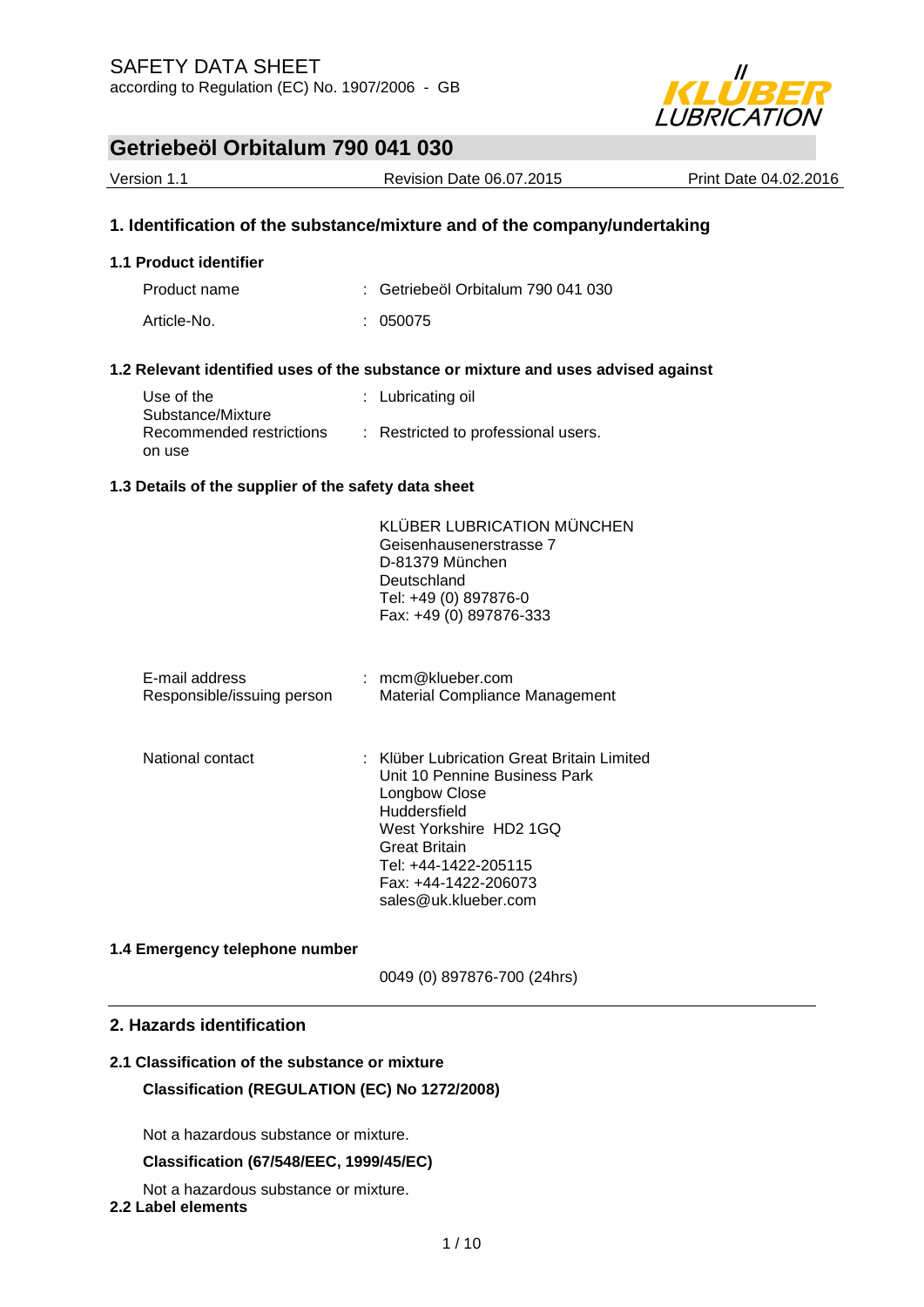

Version 1.1 Revision Date 06.07.2015 Print Date 04.02.2016

### **Labelling (REGULATION (EC) No 1272/2008)**

Not a hazardous substance or mixture.

### **2.3 Other hazards**

### **3. Composition/information on ingredients**

#### **3.2 Mixtures**

Chemical nature : Synthetic hydrocarbon oil

| Remarks | No hazardous ingredients |
|---------|--------------------------|
|         |                          |

### **4. First aid measures**

### **4.1 Description of first aid measures**

| If inhaled              | : Remove person to fresh air. If signs/symptoms continue, get<br>medical attention.<br>Keep patient warm and at rest.<br>If unconscious place in recovery position and seek medical<br>advice.<br>Keep respiratory tract clear.<br>If breathing is irregular or stopped, administer artificial<br>respiration. |
|-------------------------|----------------------------------------------------------------------------------------------------------------------------------------------------------------------------------------------------------------------------------------------------------------------------------------------------------------|
| In case of skin contact | : Take off all contaminated clothing immediately.<br>Wash off immediately with soap and plenty of water.<br>Get medical attention immediately if irritation develops and<br>persists.<br>Wash clothing before reuse.<br>Thoroughly clean shoes before reuse.                                                   |
| In case of eye contact  | : Rinse immediately with plenty of water, also under the eyelids,<br>for at least 10 minutes.<br>If eye irritation persists, consult a specialist.                                                                                                                                                             |
| If swallowed            | $\therefore$ Move the victim to fresh air.<br>If unconscious place in recovery position and seek medical<br>advice.<br>Keep respiratory tract clear.<br>Do NOT induce vomiting.<br>Rinse mouth with water.<br>Never give anything by mouth to an unconscious person.                                           |
|                         | Most important symptoms and effects, both acute and delayed                                                                                                                                                                                                                                                    |

#### **4.2 Most important symptoms and effects, both acute and delayed**

- Symptoms : No information available.
- Risks : None known.

### **4.3 Indication of any immediate medical attention and special treatment needed**

Treatment : No information available.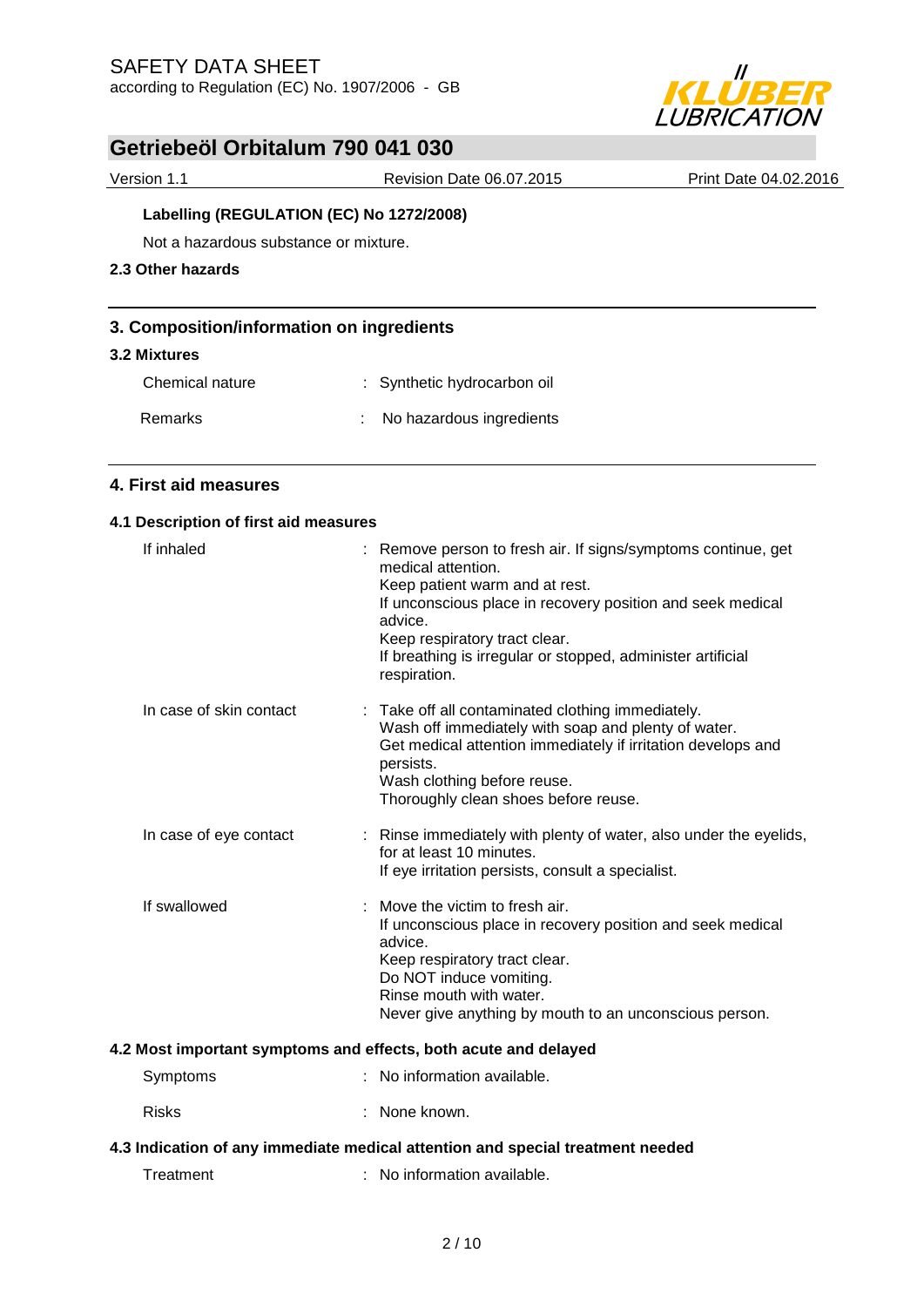

| Version 1.1                                               | <b>Revision Date 06.07.2015</b>                                                                                                                                                                                                                                       | Print Date 04.02.2016 |
|-----------------------------------------------------------|-----------------------------------------------------------------------------------------------------------------------------------------------------------------------------------------------------------------------------------------------------------------------|-----------------------|
|                                                           |                                                                                                                                                                                                                                                                       |                       |
| 5. Firefighting measures                                  |                                                                                                                                                                                                                                                                       |                       |
| 5.1 Extinguishing media                                   |                                                                                                                                                                                                                                                                       |                       |
| Suitable extinguishing media                              | : Use water spray, alcohol-resistant foam, dry chemical or<br>carbon dioxide.                                                                                                                                                                                         |                       |
| Unsuitable extinguishing<br>media                         | : High volume water jet                                                                                                                                                                                                                                               |                       |
| 5.2 Special hazards arising from the substance or mixture |                                                                                                                                                                                                                                                                       |                       |
| Specific hazards during<br>firefighting                   | : Fire may cause evolution of:<br>Carbon oxides                                                                                                                                                                                                                       |                       |
| 5.3 Advice for firefighters                               |                                                                                                                                                                                                                                                                       |                       |
| Special protective equipment<br>for firefighters          | : In the event of fire, wear self-contained breathing apparatus.<br>Use personal protective equipment.<br>In the case of respirable dust and/or fumes, use self-contained<br>breathing apparatus.<br>Exposure to decomposition products may be a hazard to<br>health. |                       |

### **6. Accidental release measures**

#### **6.1 Personal precautions, protective equipment and emergency procedures**

Further information : Standard procedure for chemical fires.

| Personal precautions        | : Evacuate personnel to safe areas.<br>Use personal protective equipment.<br>Ensure adequate ventilation.<br>Do not breathe vapours or spray mist.<br>Refer to protective measures listed in sections 7 and 8. |
|-----------------------------|----------------------------------------------------------------------------------------------------------------------------------------------------------------------------------------------------------------|
| 2 Environmental precautions |                                                                                                                                                                                                                |

### **6.2 Environmental precautions**

| Environmental precautions | : Try to prevent the material from entering drains or water  |
|---------------------------|--------------------------------------------------------------|
|                           | courses.                                                     |
|                           | Prevent further leakage or spillage if safe to do so.        |
|                           | Local authorities should be advised if significant spillages |
|                           | cannot be contained.                                         |

### **6.3 Methods and materials for containment and cleaning up**

| Methods for cleaning up | : Contain spillage, and then collect with non-combustible     |
|-------------------------|---------------------------------------------------------------|
|                         | absorbent material, (e.g. sand, earth, diatomaceous earth,    |
|                         | vermiculite) and place in container for disposal according to |
|                         | local / national regulations (see section 13).                |

### **6.4 Reference to other sections**

For personal protection see section 8.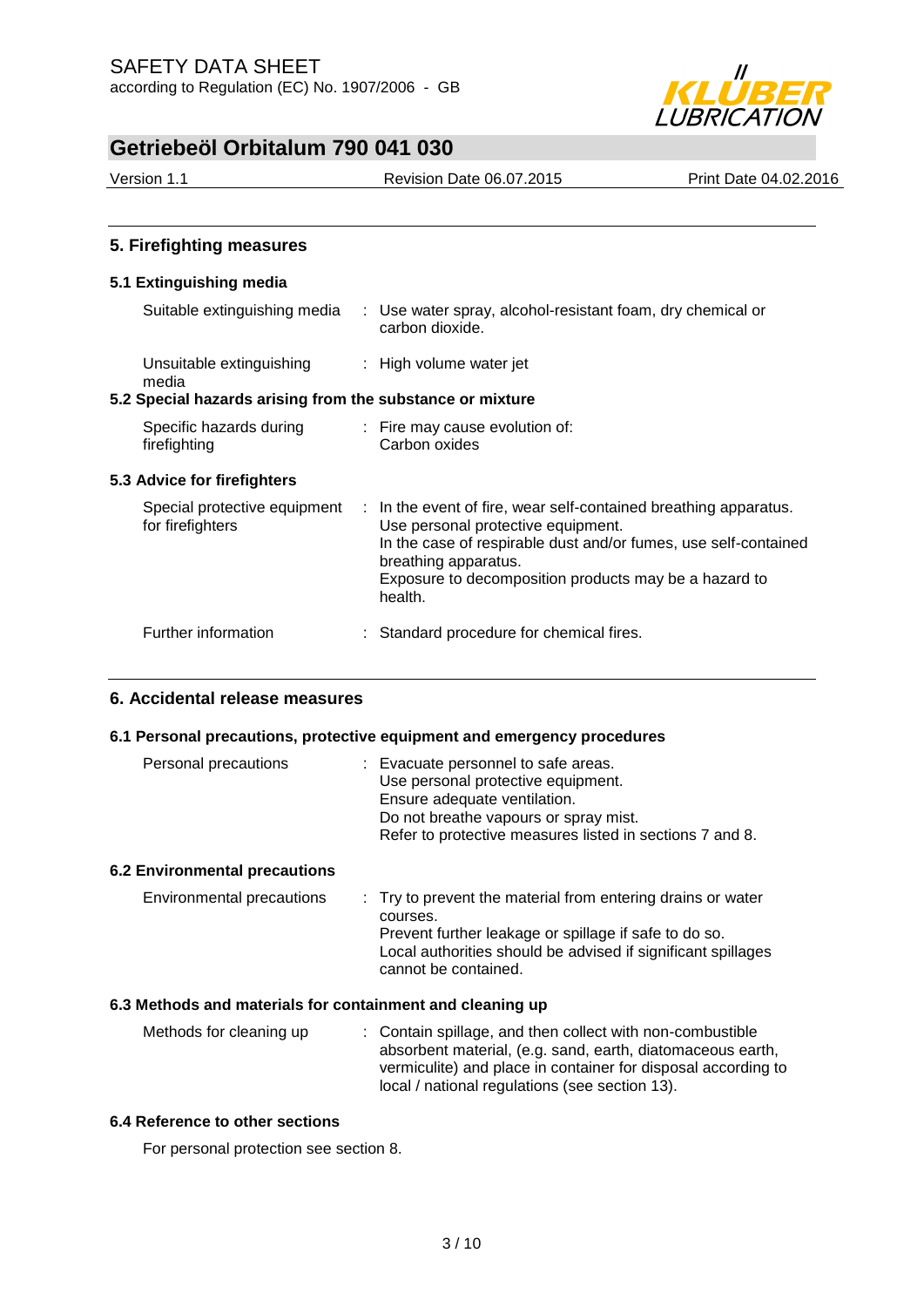

Version 1.1 Revision Date 06.07.2015 Print Date 04.02.2016

### **7. Handling and storage**

### **7.1 Precautions for safe handling**

| Advice on safe handling | : Do not breathe vapours or spray mist.<br>Avoid contact with skin and eyes.  |
|-------------------------|-------------------------------------------------------------------------------|
|                         | For personal protection see section 8.                                        |
|                         | Smoking, eating and drinking should be prohibited in the<br>application area. |
|                         | Wash hands and face before breaks and immediately after                       |
|                         | handling the product.                                                         |
|                         | Do not get in eyes or mouth or on skin.                                       |
|                         | Do not get on skin or clothing.                                               |
|                         | Do not ingest.                                                                |
|                         | Do not repack.                                                                |
|                         | Do not re-use empty containers.                                               |
|                         | These safety instructions also apply to empty packaging which                 |
|                         | may still contain product residues.                                           |
|                         | Keep container closed when not in use.                                        |
|                         | Avoid inhalation of vapour or mist.                                           |

### **7.2 Conditions for safe storage, including any incompatibilities**

| Requirements for storage<br>areas and containers | : Store in original container.<br>Keep container closed when not in use.<br>Keep in a dry, cool and well-ventilated place.<br>Containers which are opened must be carefully resealed and<br>kept upright to prevent leakage.<br>Store in accordance with the particular national regulations.<br>Keep in properly labelled containers. |
|--------------------------------------------------|----------------------------------------------------------------------------------------------------------------------------------------------------------------------------------------------------------------------------------------------------------------------------------------------------------------------------------------|
|                                                  |                                                                                                                                                                                                                                                                                                                                        |

### **7.3 Specific end use(s)**

: Consult the technical guidelines for the use of this substance/mixture.

### **8. Exposure controls/personal protection**

### **8.1 Control parameters**

Contains no substances with occupational exposure limit values.

### **8.2 Exposure controls**

### **Engineering measures**

Maintain air concentrations below occupational exposure standards.

### **Personal protective equipment**

| Respiratory protection | : Not required; except in case of aerosol formation. |  |
|------------------------|------------------------------------------------------|--|
|                        | Filter type A-P                                      |  |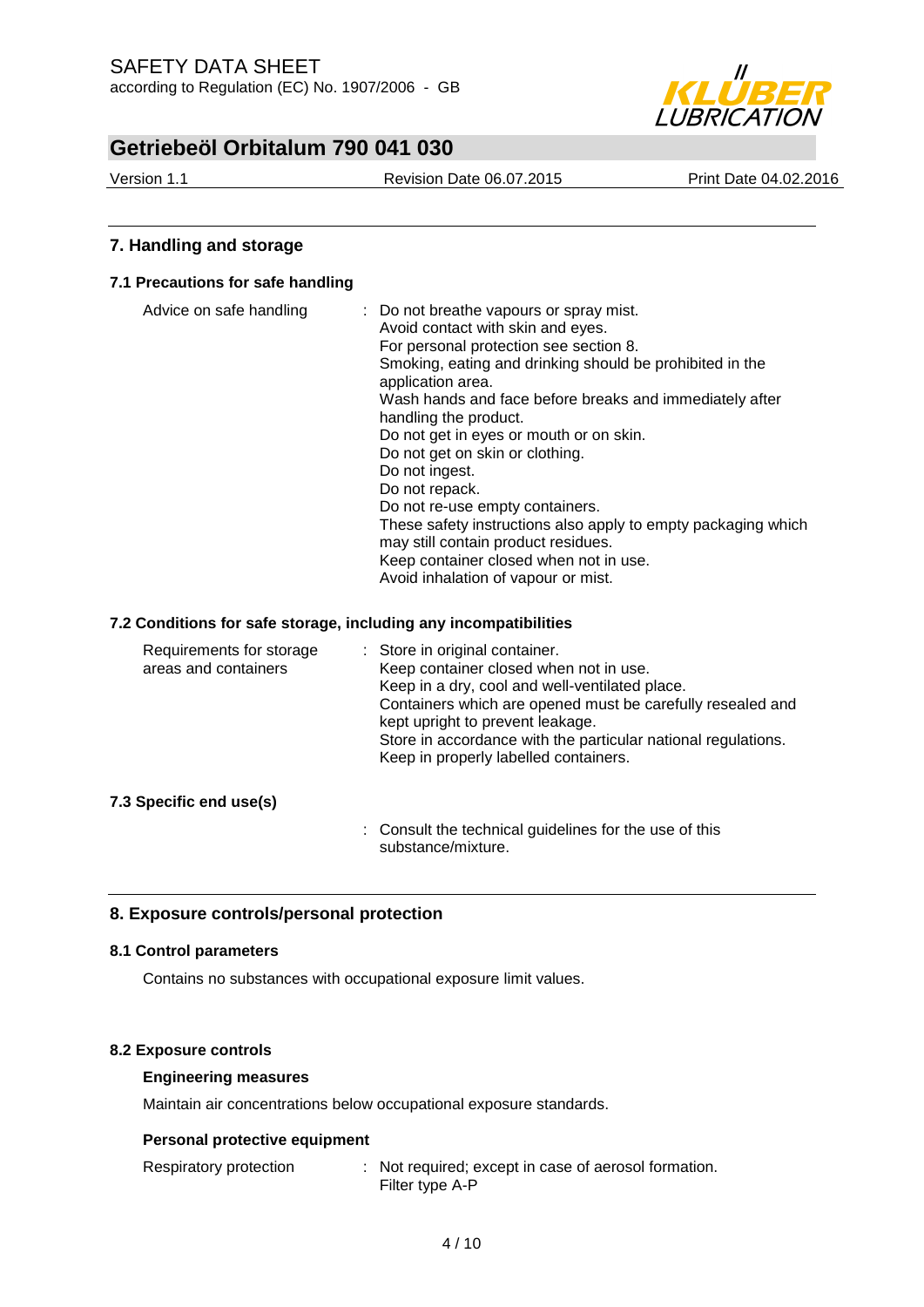

| Version 1.1                            | Revision Date 06.07.2015                                                                                                                                                                                                                                                                                                                                                                                                                                             | Print Date 04.02.2016 |
|----------------------------------------|----------------------------------------------------------------------------------------------------------------------------------------------------------------------------------------------------------------------------------------------------------------------------------------------------------------------------------------------------------------------------------------------------------------------------------------------------------------------|-----------------------|
| Hand protection                        | : For prolonged or repeated contact use protective gloves.<br>The selected protective gloves have to satisfy the<br>specifications of EU Directive 89/686/EEC and the standard<br>EN 374 derived from it.<br>The break through time depends amongst other things on the<br>material, the thickness and the type of glove and therefore has<br>to be measured for each case.<br>In case of contact through splashing:<br>: Nitrile rubber<br>Protective index Class 1 |                       |
| Eye protection                         | : Safety glasses with side-shields conforming to EN166                                                                                                                                                                                                                                                                                                                                                                                                               |                       |
| Hygiene measures                       | Wash face, hands and any exposed skin thoroughly after<br>handling.                                                                                                                                                                                                                                                                                                                                                                                                  |                       |
| Protective measures                    | The type of protective equipment must be selected according<br>to the concentration and amount of the dangerous substance<br>at the specific workplace.<br>Choose body protection in relation to its type, to the<br>concentration and amount of dangerous substances, and to<br>the specific work-place.                                                                                                                                                            |                       |
| <b>Environmental exposure controls</b> |                                                                                                                                                                                                                                                                                                                                                                                                                                                                      |                       |
| General advice                         | : Try to prevent the material from entering drains or water<br>courses.<br>Prevent further leakage or spillage if safe to do so.<br>Local authorities should be advised if significant spillages<br>cannot be contained.                                                                                                                                                                                                                                             |                       |

### **9. Physical and chemical properties**

| 9.1 Information on basic physical and chemical properties |  |                                                         |  |  |  |
|-----------------------------------------------------------|--|---------------------------------------------------------|--|--|--|
| Appearance                                                |  | : liquid                                                |  |  |  |
| Colour                                                    |  | : yellow                                                |  |  |  |
| Odour                                                     |  | : characteristic                                        |  |  |  |
| <b>Odour Threshold</b>                                    |  | : No data available                                     |  |  |  |
| рH                                                        |  | : No data available                                     |  |  |  |
| Melting point/range                                       |  | : No data available                                     |  |  |  |
| Boiling point/boiling range                               |  | : No data available                                     |  |  |  |
| Flash point                                               |  | $\therefore$ >= 230 °C, Test Method: open cup, ISO 2592 |  |  |  |
| Evaporation rate                                          |  | : No data available                                     |  |  |  |
| Flammability (solid, gas)                                 |  | : No data available                                     |  |  |  |
| Lower explosion limit                                     |  | : No data available                                     |  |  |  |
| Upper explosion limit                                     |  | : No data available                                     |  |  |  |
| Vapour pressure                                           |  | : $< 0.001$ hPa, 20 °C                                  |  |  |  |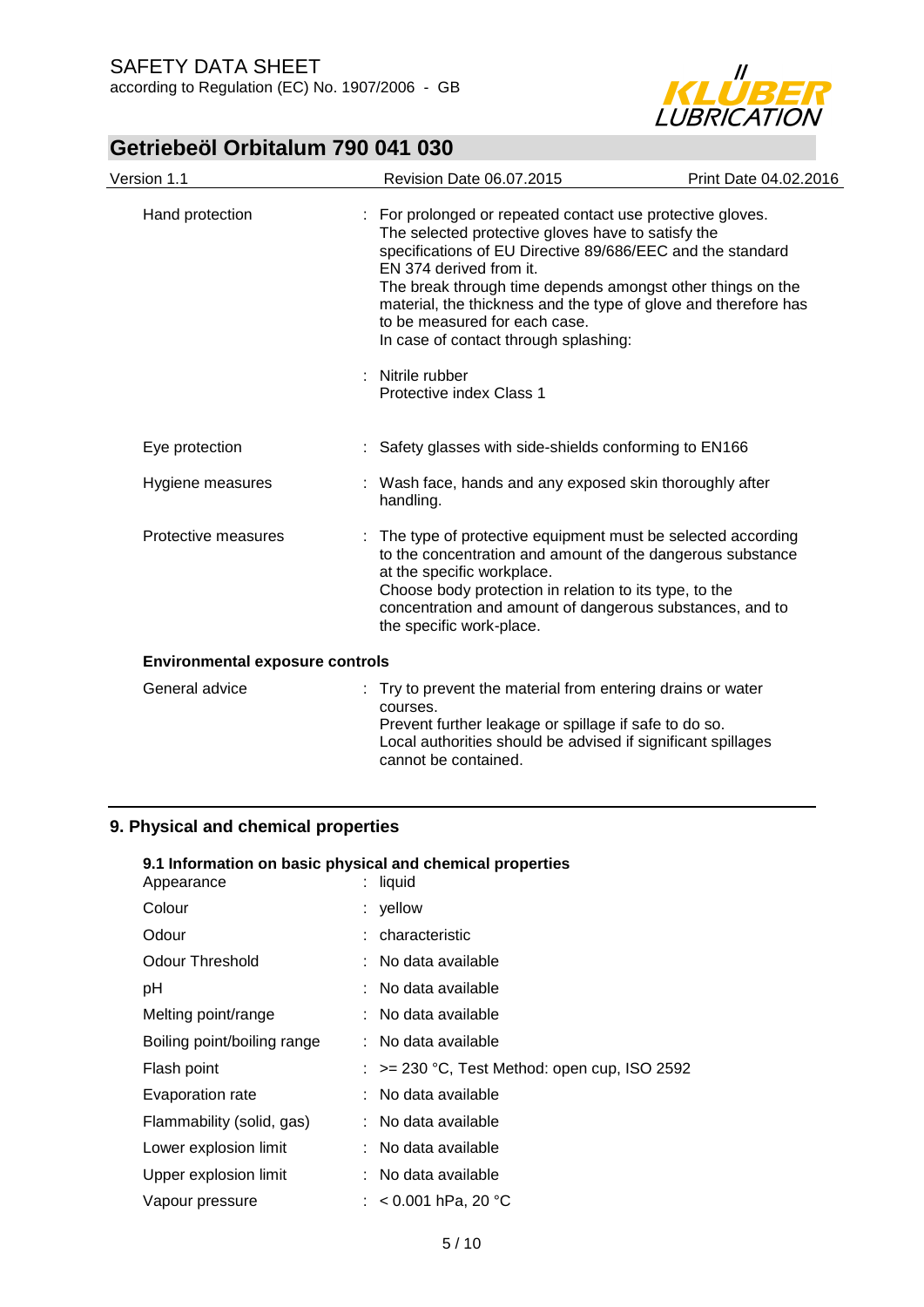

| Version 1.1                                | <b>Revision Date 06.07.2015</b> | Print Date 04.02.2016 |
|--------------------------------------------|---------------------------------|-----------------------|
| Relative vapour density                    | : No data available             |                       |
| Density                                    | : 0.83 g/cm3, 20 °C             |                       |
| Water solubility                           | insoluble                       |                       |
| Solubility in other solvents               | : No data available             |                       |
| Partition coefficient: n-<br>octanol/water | : No data available             |                       |
| Auto-ignition temperature                  | : No data available             |                       |
| Ignition temperature                       | : No data available             |                       |
| Viscosity, dynamic                         | : No data available             |                       |
| Viscosity, kinematic                       | : 32 mm2/s, 40 $^{\circ}$ C     |                       |
| Oxidizing properties                       | : No data available             |                       |
| 9.2 Other information                      |                                 |                       |
| Sublimation point                          | : No data available             |                       |
| <b>Bulk density</b>                        | No data available               |                       |

### **10. Stability and reactivity**

### **10.1 Reactivity**

No hazards to be specially mentioned.

### **10.2 Chemical stability**

No decomposition if stored and applied as directed.

|                                       | 10.3 Possibility of hazardous reactions |  |                                                               |
|---------------------------------------|-----------------------------------------|--|---------------------------------------------------------------|
|                                       | Hazardous reactions                     |  | : No dangerous reaction known under conditions of normal use. |
|                                       | 10.4 Conditions to avoid                |  |                                                               |
|                                       | Conditions to avoid                     |  | : No conditions to be specially mentioned.                    |
|                                       | 10.5 Incompatible materials             |  |                                                               |
|                                       | Materials to avoid                      |  | : No materials to be especially mentioned.                    |
| 10.6 Hazardous decomposition products |                                         |  |                                                               |
|                                       | Hazardous decomposition<br>products     |  | : No decomposition if stored and applied as directed.         |

### **11. Toxicological information**

### **11.1 Information on toxicological effects**

### **Product**

| Acute oral toxicity       | : This information is not available. |
|---------------------------|--------------------------------------|
| Acute inhalation toxicity | : This information is not available. |
| Acute dermal toxicity     | : This information is not available. |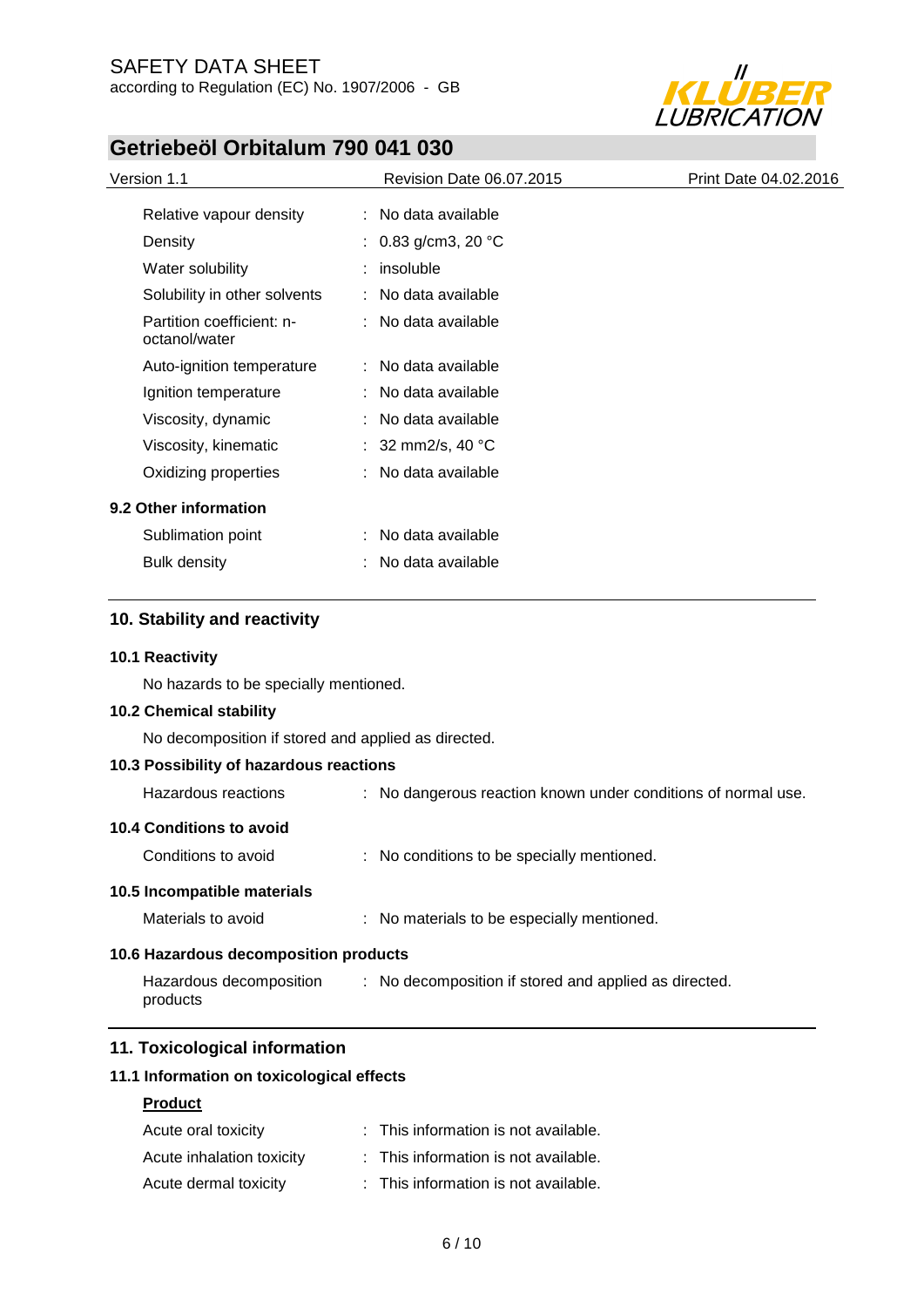

| Version 1.1                          | Revision Date 06.07.2015<br>Print Date 04.02.2016                                               |  |
|--------------------------------------|-------------------------------------------------------------------------------------------------|--|
| Skin corrosion/irritation            | : This information is not available.                                                            |  |
| Serious eye damage/eye<br>irritation | : This information is not available.                                                            |  |
| Respiratory or skin<br>sensitisation | : This information is not available.                                                            |  |
| Germ cell mutagenicity               |                                                                                                 |  |
| Genotoxicity in vitro                | : No data available                                                                             |  |
| Genotoxicity in vivo                 | : No data available                                                                             |  |
| Carcinogenicity                      | : No data available                                                                             |  |
| Reproductive toxicity                | : No data available                                                                             |  |
| Teratogenicity                       | : No data available                                                                             |  |
| Repeated dose toxicity               | This information is not available.                                                              |  |
| Aspiration toxicity                  | This information is not available.                                                              |  |
| Further information                  | Information given is based on data on the components and<br>the toxicology of similar products. |  |

### **12. Ecological information**

### **12.1 Toxicity**

### **Product:**

| Toxicity to fish              | ٠ |                   |
|-------------------------------|---|-------------------|
|                               |   | No data available |
| Toxicity to daphnia and other |   |                   |
| aquatic invertebrates         |   | No data available |
| Toxicity to algae             |   | No data available |
| Toxicity to bacteria          |   |                   |
|                               |   | No data available |

### **12.2 Persistence and degradability**

### **Product:**

| Biodegradability                 |                                                                                                                                                                                                                 |
|----------------------------------|-----------------------------------------------------------------------------------------------------------------------------------------------------------------------------------------------------------------|
|                                  | No data available                                                                                                                                                                                               |
| Physico-chemical<br>removability | : No data available                                                                                                                                                                                             |
| 12.3 Bioaccumulative potential   |                                                                                                                                                                                                                 |
| <b>Product:</b>                  |                                                                                                                                                                                                                 |
| <b>Bioaccumulation</b>           |                                                                                                                                                                                                                 |
|                                  | This mixture contains no substance considered to be<br>persistent, bioaccumulating nor toxic (PBT)., This mixture<br>contains no substance considered to be very persistent nor<br>very bioaccumulating (vPvB). |
| 12.4 Mobility in soil            |                                                                                                                                                                                                                 |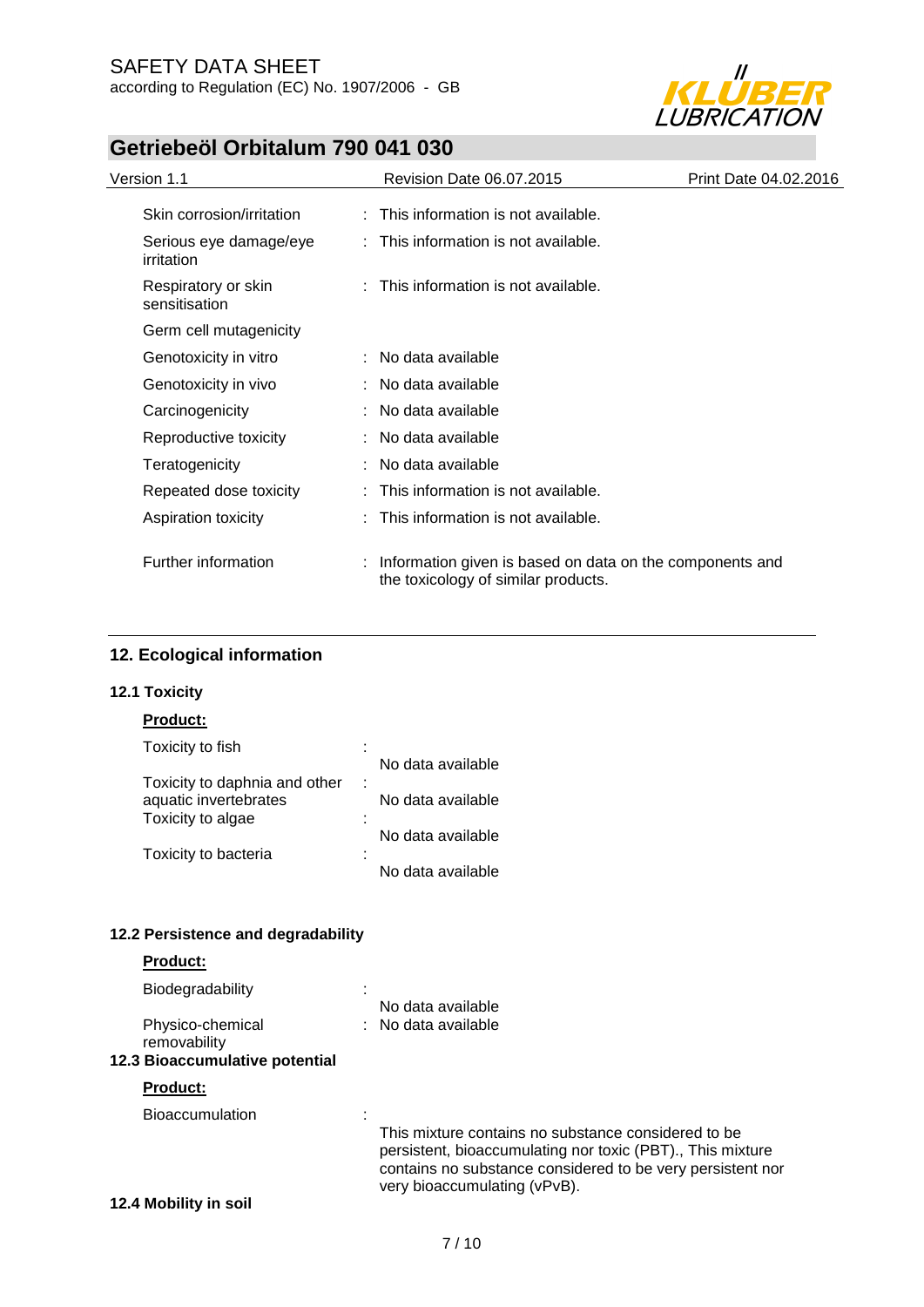

| Version 1.1                                                                                             |                                                                                    | Revision Date 06.07.2015                                                                                                                                                                                      | Print Date 04.02.2016 |
|---------------------------------------------------------------------------------------------------------|------------------------------------------------------------------------------------|---------------------------------------------------------------------------------------------------------------------------------------------------------------------------------------------------------------|-----------------------|
| <b>Product:</b>                                                                                         |                                                                                    |                                                                                                                                                                                                               |                       |
| Mobility<br>Distribution among<br>environmental compartments<br>12.5 Results of PBT and vPvB assessment |                                                                                    | No data available<br>: No data available                                                                                                                                                                      |                       |
| <b>Product:</b>                                                                                         |                                                                                    |                                                                                                                                                                                                               |                       |
| Assessment                                                                                              |                                                                                    | : This substance/mixture contains no components considered<br>to be either persistent, bioaccumulative and toxic (PBT), or<br>very persistent and very bioaccumulative (vPvB) at levels of<br>0.1% or higher. |                       |
| 12.6 Other adverse effects                                                                              |                                                                                    |                                                                                                                                                                                                               |                       |
| <b>Product:</b>                                                                                         |                                                                                    |                                                                                                                                                                                                               |                       |
| Additional ecological<br>information                                                                    |                                                                                    | : No information on ecology is available.                                                                                                                                                                     |                       |
| 13. Disposal considerations                                                                             |                                                                                    |                                                                                                                                                                                                               |                       |
| 13.1 Waste treatment methods                                                                            |                                                                                    |                                                                                                                                                                                                               |                       |
| Product                                                                                                 | : The product should not be allowed to enter drains, water<br>courses or the soil. |                                                                                                                                                                                                               |                       |
|                                                                                                         |                                                                                    | : Waste codes should be assigned by the user based on the<br>application for which the product was used.                                                                                                      |                       |
| Contaminated packaging                                                                                  |                                                                                    | Empty containers can be landfilled, when in accordance with                                                                                                                                                   |                       |

the local regulations.

### **14. Transport information**

#### **14.1 UN number**

**ADR** Not dangerous goods **IMDG** Not dangerous goods **IATA** Not dangerous goods

#### **14.2 Proper shipping name**

**ADR** Not dangerous goods **IMDG** Not dangerous goods **IATA** Not dangerous goods

### **14.3 Transport hazard class**

**ADR** Not dangerous goods **IMDG**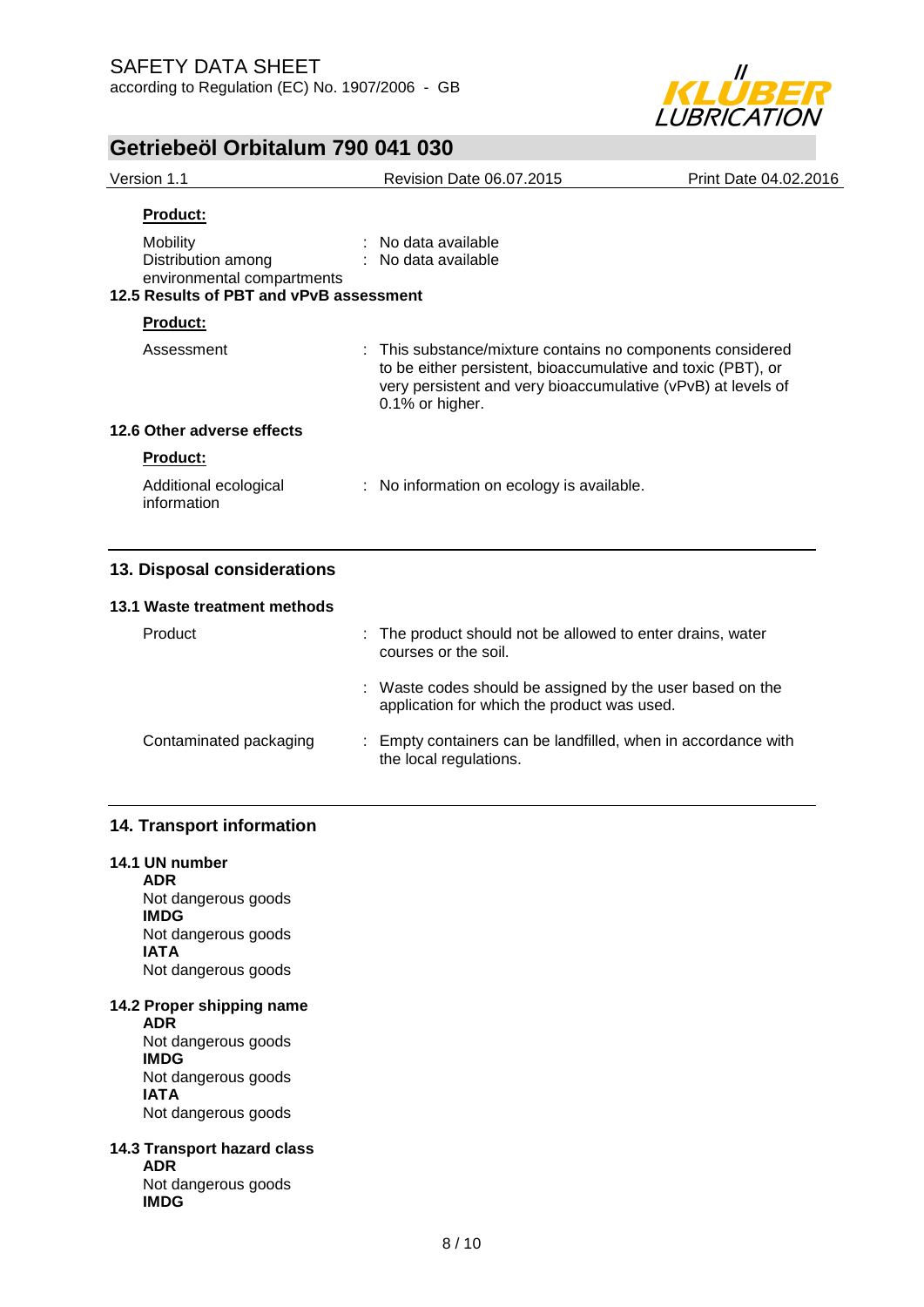

Version 1.1 Revision Date 06.07.2015 Print Date 04.02.2016

Not dangerous goods **IATA** Not dangerous goods

### **14.4 Packing group**

**ADR** Not dangerous goods **IMDG** Not dangerous goods **IATA** Not dangerous goods

#### **14.5 Environmental hazards**

**ADR** Not dangerous goods **IMDG** Not dangerous goods **IATA** Not dangerous goods

**14.6 Special precautions for user** No data available

#### **14.7 Transport in bulk according to Annex II of MARPOL 73/78 and the IBC Code** Not available

### **15. Regulatory information**

### **15.1 Safety, health and environmental regulations/legislation specific for the substance or mixture**

| REACH - Candidate List of<br>Substances of Very High<br>Concern for Authorisation<br>(Article 59). |                              | : This product does not contain substances of very high<br>concern (Regulation (EC) No 1907/2006 (REACH), Article 57). |
|----------------------------------------------------------------------------------------------------|------------------------------|------------------------------------------------------------------------------------------------------------------------|
| Major Accident Hazard<br>Legislation                                                               | : 96/82/EC<br>not applicable | Update:                                                                                                                |

### **15.2 Chemical Safety Assessment**

This information is not available.

### **16. Other information**

### **Further information**

This safety datasheet applies only to products originally packaged and labelled by KLÜBER LUBRICATION. The information contained therein is protected by copyright and must not be reproduced or amended without the express written approval of KLÜBER LUBRICATION. This document may be passed on only to the extent required by law. Any dissemination of our safety datasheets (e.g. as a document for download from the Internet) beyond this legally required extent is not permitted without express written consent. KLÜBER LUBRICATION